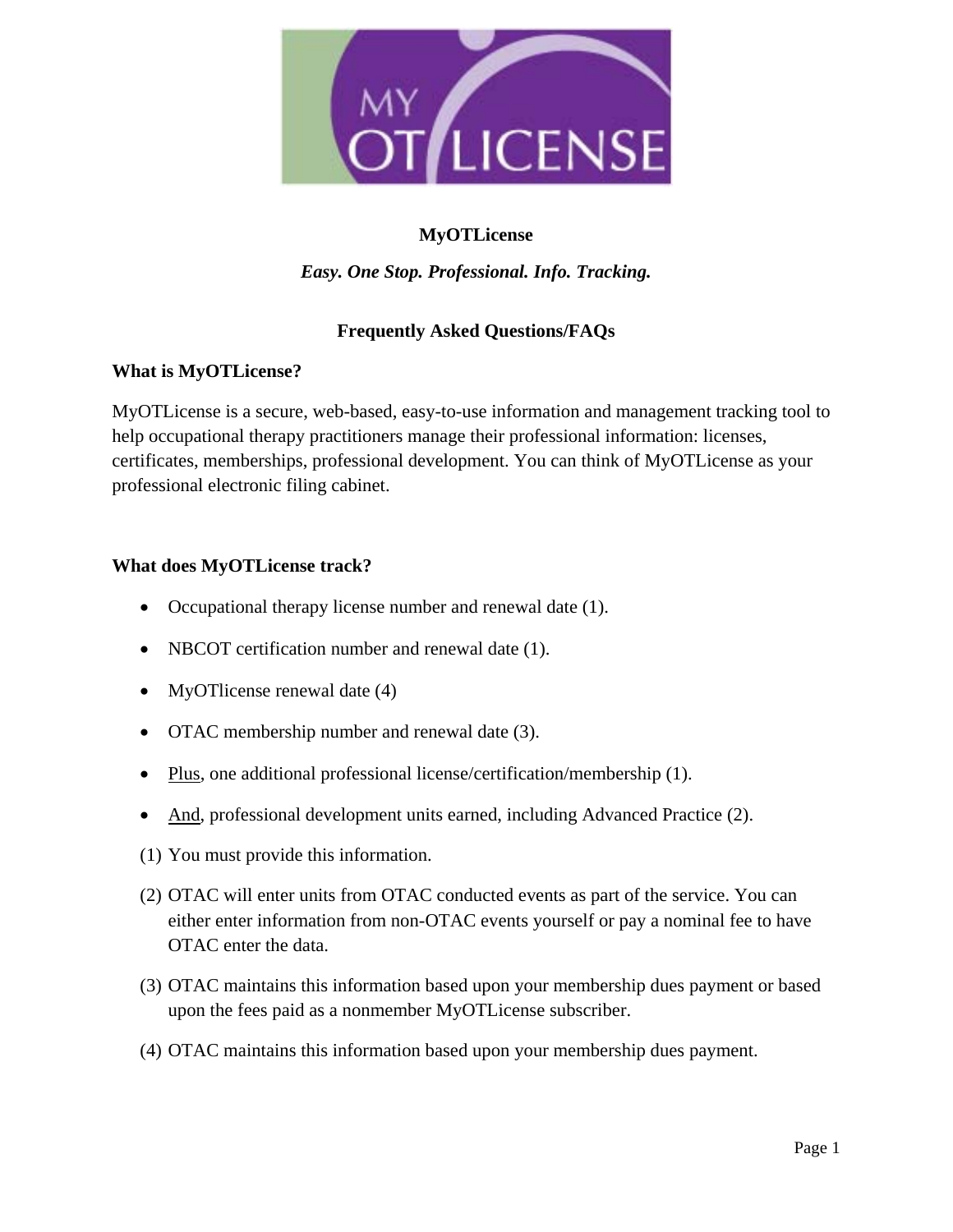# **Why did OTAC develop this information management and tracking tool for OT/OTA professionals?**

From its extensive contact with OT/OTA professionals, the Association received feedback from professionals that it was cumbersome and time consuming to keep track of all the important and required licensure and certification information. The OTAC Board of Directors and Association staff developed MyOTLicense as a tool to make professionals' lives easier and to ensure that they remained compliant with regulation, certification, and membership deadlines.

# **There is so much professional information to track. Does MyOTLicense have a mechanism to notify me in advance of renewal dates so that I don't miss them?**

Yes. If the system has a renewal date for any license, certification, or membership recorded in your record, you will receive a 60-day and 30-day advance electronic reminder. (Note: It is important to ensure that notices from the MyOTLicense and OTAC are not blacklisted or identified as spam to ensure you receive the notifications.) Also, you are responsible for ensuring that your renewal dates for your licenses and certifications are kept current so that the reminders are sent timely. In addition, there is no grace period for MyOTLicense access; this means that when your membership or subscription expires your access will be restricted.

## **Specifically, how does the professional development units tracking work?**

MyOTLicense tracks the following information:

- Date course completed
- Course title
- Course description
- Number of PDUs
- Course provider
- Course documents: certificates of completion and session/conference brochure

MyOTLicense will permit you to print a list of your professional development units by selecting all or just some of the courses in your record.

You will also be able to store a copy of the course certificates and course/conference brochure – in the event that it is requested related to a CBOT audit of your License Renewal Application, or for verification for your employer.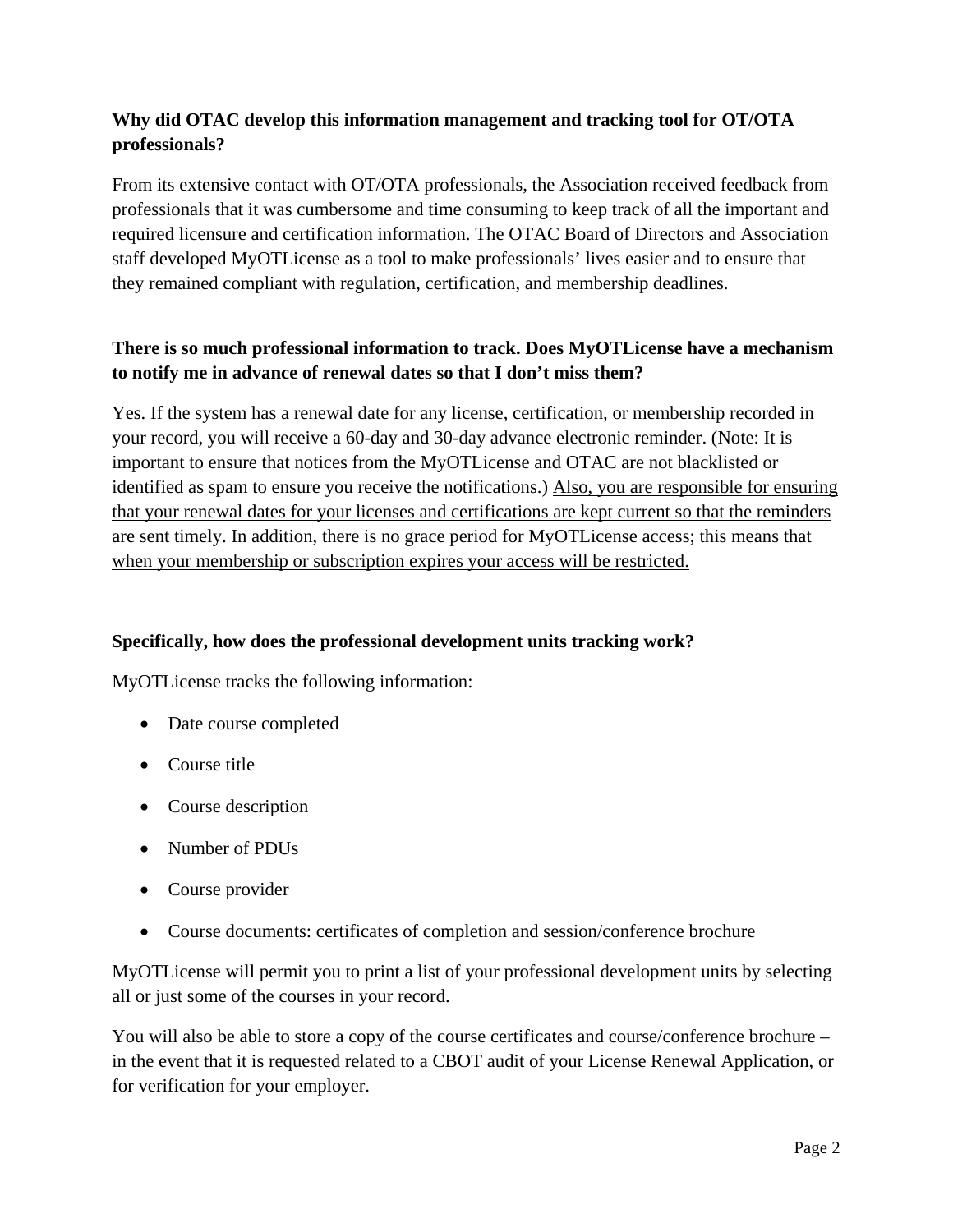## **How does the information get entered into MyOTLicense?**

If an event/course is conducted by OTAC such as its Annual Conference and the annual Spring Symposium, the information is entered into the system by OTAC staff.

If an event/course is not conducted by OTAC, members can enter the date themselves, or pay a small fee to have OTAC enter the information.

Note: In the event of an audit, CBOT may ask for a copy of the course/conference brochure. MyOTLicense allows for the brochures to be uploaded to the system so that you can access at any time.

# **How much is the fee to have OTAC enter the information and upload document(s) from a single course?**

\$5 per course.

## **If I want OTAC to enter the information, how does that work?**

You can either mail the information to OTAC at:

**OTAC** Attn: MyOTLicense P.O. Box 276567, Sacramento, CA 95827

Or, email to us at **myotlicense@otaconline.org** 

### **How long does it take to have the information entered into my record?**

For OTAC's Annual Conference and Spring Symposium, your information will be entered within 30 days of the last day of the event. All other OTAC events/courses data will be entered within 7 days. If an event/course is not conducted by OTAC and you send it to OTAC for entry, the data will be entered within 14 days. You can request a rush on your data entry for a fee of \$5.00 per course (one course \$5, plus rush fee of  $$5 = $10$ ).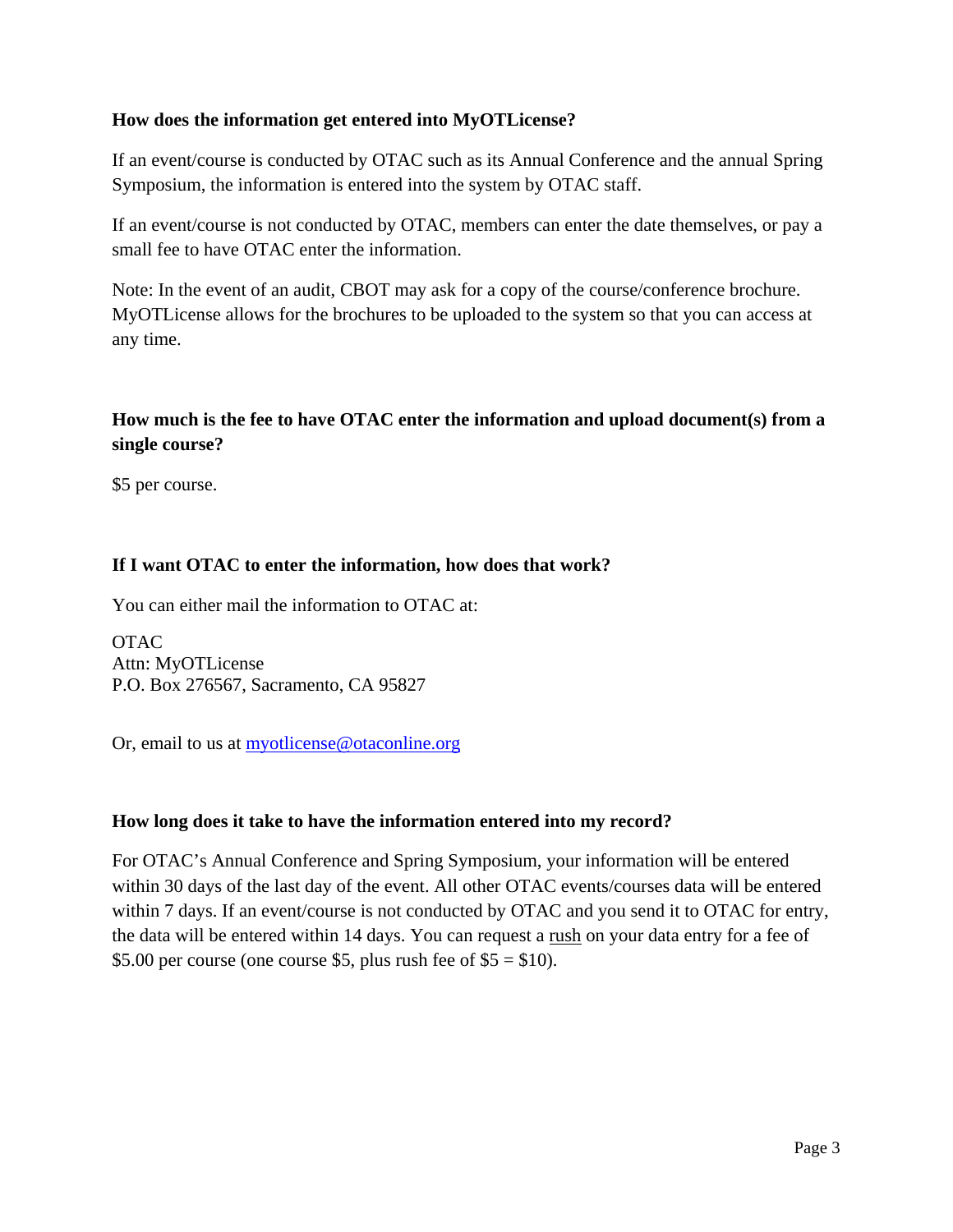### **How long is the data stored?**

The California Board of Occupational Therapy requires that you retain records for 4 years after each 2-year renewal period. IRS advises that records be retained for 7 years. MyOTLicense will hold your professional development activities for 7 years.

### **Can I access the data if I do not maintain an active account?**

Your professional development data will be retained for 7 years whether or not you have an active account. An active account means that your membership dues are current or your subscription is current. If you are not active, you will not be able to view and print your data. You will not be able to edit data or enter any new data. If you attend OTAC events while you are not active, that data will uploaded to your record, but you will not have access to your data.

# **If I am not active for one year, for example, but decide that I want to track my professional development units for that inactive year, can I pay for that year retroactively?**

Yes; and if you attended any OTAC conducted events that information will appear in your record and you will be able to enter other courses/events or pay OTAC to do the entry for you.

## **Do I need to be a member of OTAC to participate in MyOTLicense?**

MyOTLicense participation can be either by a standalone annual subscription (\$25 annually) or through an OTAC membership wherein it is included as a benefit.

MyOTLicense subscription includes electronic communications and alerts from OTAC. This subscription does not have Association voting privileges and subscribers cannot serve in leadership positions. (Note: Communication by OTAC is almost entirely electronic. You must have a working email address to gain the full benefits of the subscription.)

OTAC Regular Membership includes **all member benefits** in the subscription as well as additional benefits such as *discounts* on professional development activities such as the Annual Conference, Spring Symposium and Dynamic Online Learning, and OTAC podcasts and webinars; printed newsletters and conference brochures. Regular members can vote on Association matters and hold leadership positions.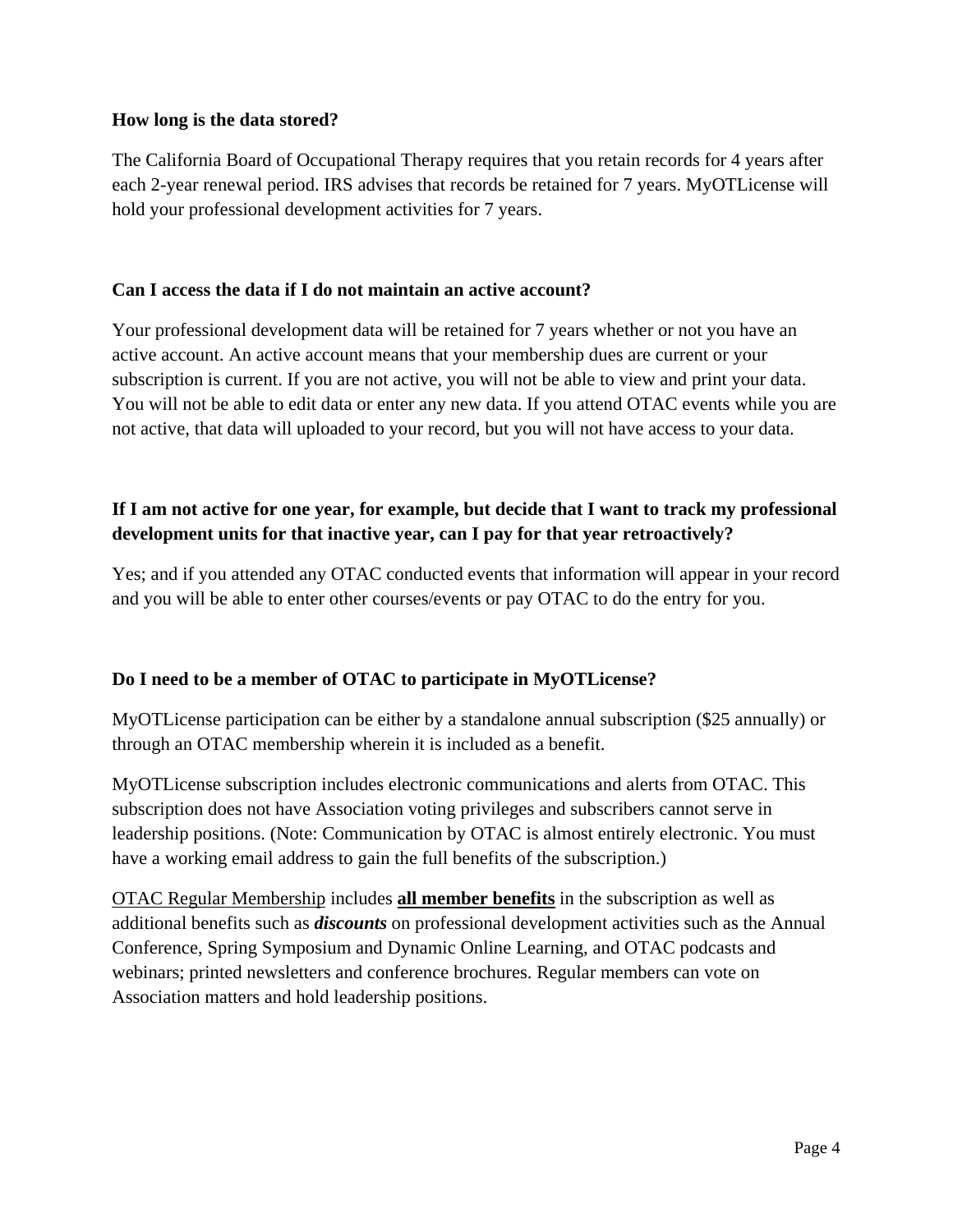### **What are the associated fees?**

Both levels are for a one-year term based on your anniversary date.

|                                                 | MyOTLicense(1)                                                   | Regular Membership (2)<br><b>Includes MyOTLicense</b>                                    |
|-------------------------------------------------|------------------------------------------------------------------|------------------------------------------------------------------------------------------|
| OT, OTR/L, OT/L                                 | \$25                                                             | \$199                                                                                    |
| OTA, OTA/L, COTA/L                              | \$25                                                             | \$149                                                                                    |
| OTR/L, COTA/L<br>(in graduate school full-time) | \$25                                                             | \$115                                                                                    |
| First Year Professional –<br>OT, OTR/L, OT/L    | \$25                                                             | \$100                                                                                    |
| First Year Professional –                       |                                                                  |                                                                                          |
| OTA, OTA/L, COTA/L                              | \$25                                                             | \$85                                                                                     |
|                                                 |                                                                  | (1) If you upgrade to Regular membership within 3 months of purchasing the subscription, |
|                                                 | all of the fees will be credited towards the Regular membership. |                                                                                          |

(2) Regular membership includes MyOTLicense.

## **If I am an active subscriber can I upgrade to the Regular membership?**

Yes. You can upgrade at any time.

- *Within 90 days.* If you upgrade within 90 days of becoming a subscriber, your \$25 will be credited in full towards your Regular membership dues.
- *Within 120 days.* If you upgrade within 120 days of becoming a subscriber, \$15 will be credited towards your Platinum Level dues.
- *After 120 days.* If you upgrade after 120 days of becoming a subscriber, no credit will apply.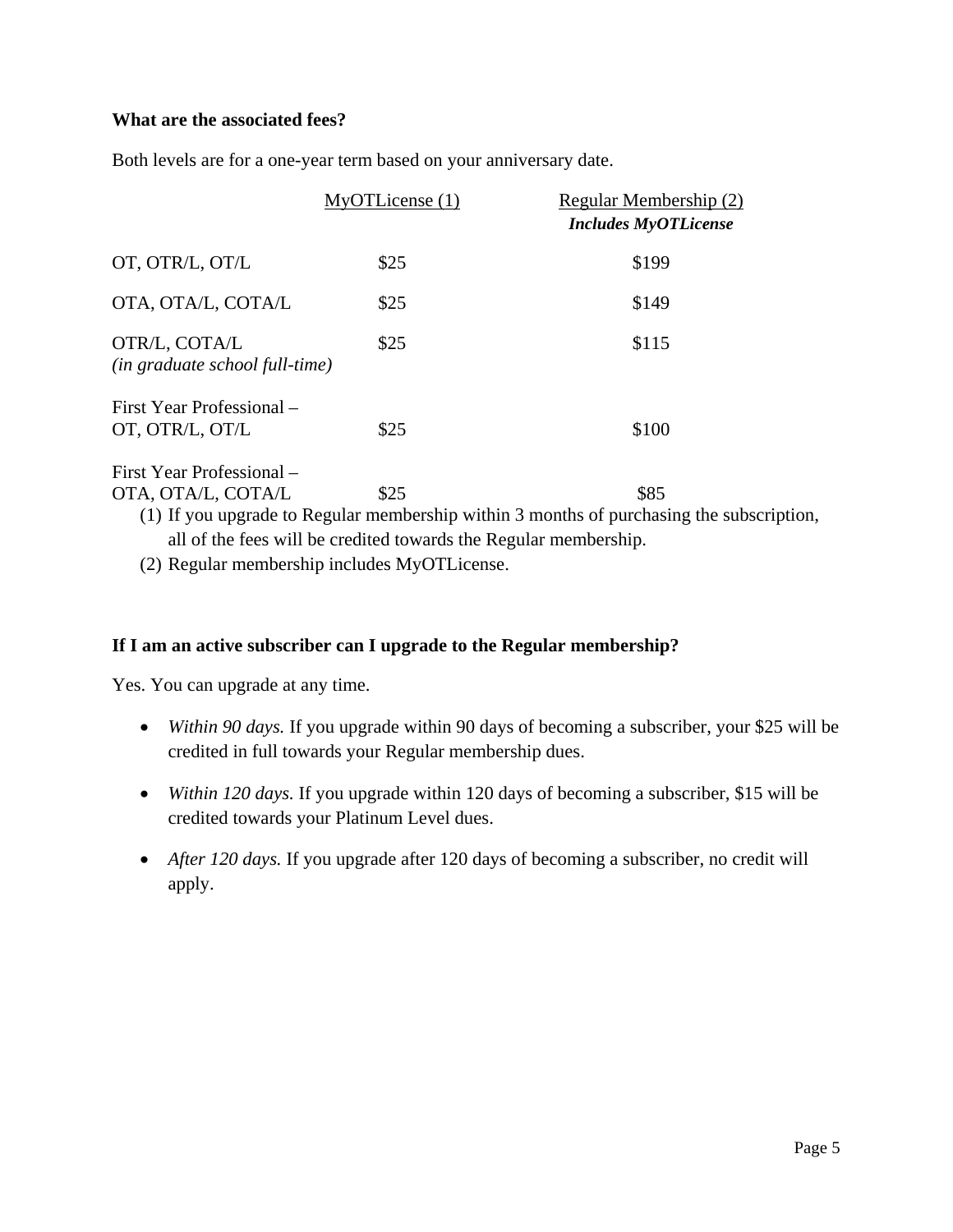## **Are there any other benefits to MyOTLicense?**

Yes. From your MyOTLicense record, you will have a direct link to:

- OTAC website
- CBOT website
- NBCOT website
- CE Finder feature. This link will direct you to the OT Master Calendar. CE providers will have the ability to place course ads on this master calendar making it easy for you to locate opportunities for earning professional development units. COMING SOON!
- Advocacy Center you will receive electronic alerts and notices about regulatory, legislative, and professional issues. COMING SOON!

### **How do I sign up for MyOTLicense?**

*Current/active member.* If you are a member of the Occupational Therapy Association of California, it is a member benefit and thus no additional fee to participate. Your name, address, phone, fax, email, designations, membership expiration date, OT license number, and your participation in OTAC events/courses starting with a purchase date of 4/2/2011 will automatically be transferred into MyOTLicense.

Not a member/subscriber. To sign up for the service, go to www.myotlicense.org. Or, you may go to the OTAC website, www.otaconline.org, and click on the MyOTLicense button.

### **How do I contact OTAC with questions about MyOTLicense records or account?**

It's easy. You can contact the MyOTLicense department via email, mail, or phone:

Email: myotlicense@otaconline.org

Mail: OTAC Attn: MyOTLicense P.O. Box 276567, Sacramento, CA 95827

Toll-Free: (855) 927-7737

You can expect a reply to your inquiry from the MyOTLicense department within 24 business hours.